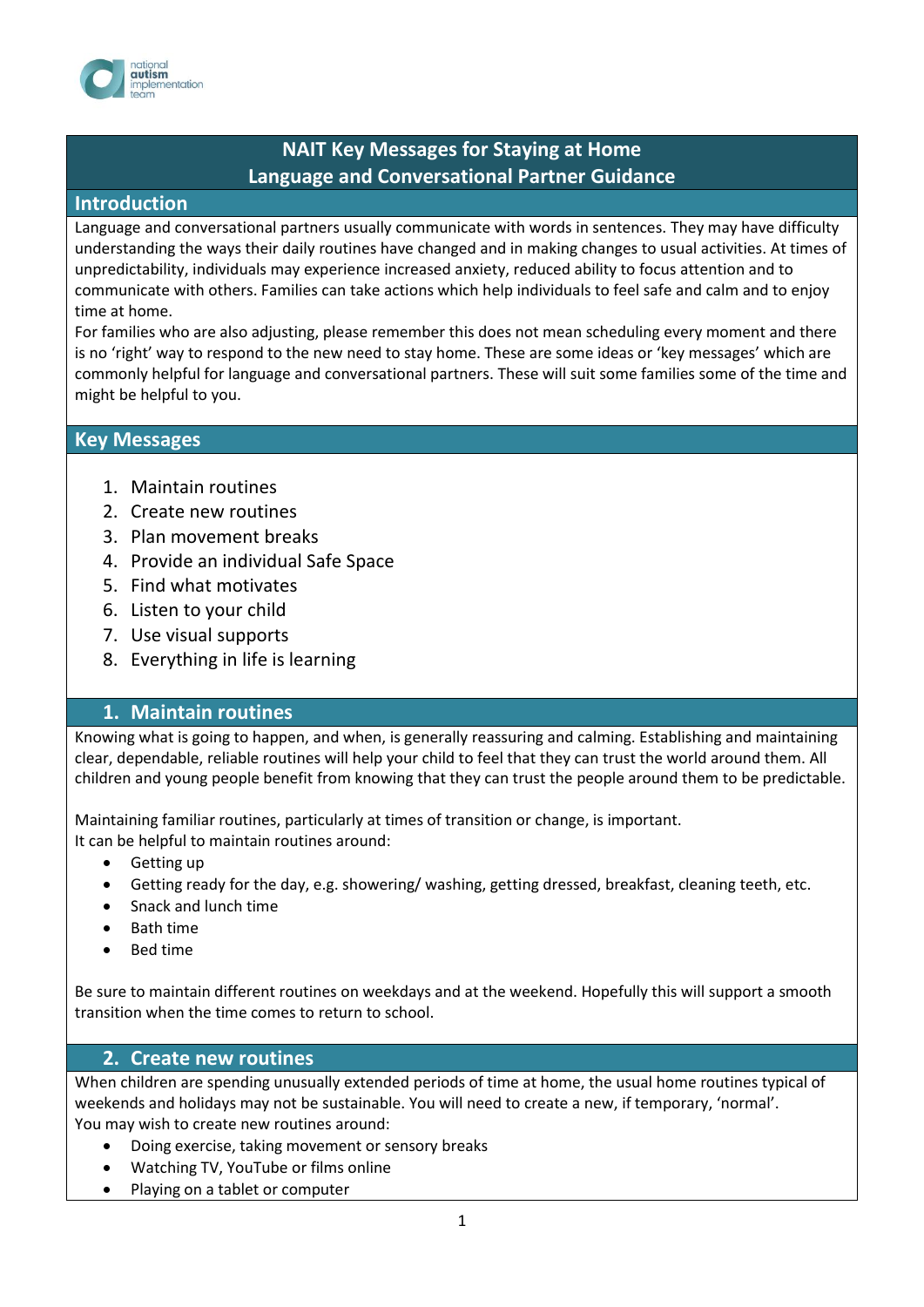

- Helping with jobs around the house
- Communicating with friends and family members outwith the home
- Completing tasks from school (where appropriate)

Where possible, introduce changes gradually. Spoken communication is fleeting and can be difficult to recall. Providing a clear schedule in visual form, such as a visual timetable using symbols, allows a child or young person time to process the information and provides a more permanent point of reference.

For older children and young people who can independently read and write, you may wish to use a calendar, white board, 'to do' list or App to plan and communicate the structure of their day.

Remember to include everyday self-care elements in any daily schedule. The structure of the school day provides natural prompts for toilet, eating and drinking. Without these, even very independent young people may need to be reminded to take breaks, to eat, drink and use the toilet.

Home VSP Visual Timetables and a 'How to Guide' are free to download at: <https://www.thirdspace.scot/nait/education-resources>

### **3. Plan movement breaks**

A movement break (sometimes called a sensory break) is a planned activity that is different from what you have just been doing. They are predictable and desirable; they have a clear start and finish.

Movement breaks are activities used to provide sensory input through joints and muscles that is intense enough to calm those children who are over-excited, or to alert children who are feeling sleepy. The same activity can be effective for both.

Movement breaks can:

- be timetabled across the day (e.g. every half hour) or happen at regular times (e.g. just before mealtimes or before reading a story)
- help to regulate a child before a less preferred activity (e.g. getting dressed or cleaning teeth)
- provide an opportunity to step away from an activity and return (e.g. watching movie clips on a tablet)
- support transition between two activities (e.g. computer game movement break lunch)
- be adapted to suit a child's interests or motivations e.g. include a favourite song or character
- require no equipment
- be fun!

Movement breaks work best when they are planned at regular intervals across the day. Providing predictable and engaging movement opportunities can help a child to retain a calm and regulated state and to avoid getting to a point where they are bored, frustrated or distressed.

A NAIT Guide to Movement Breaks at Home is free to download at: <https://www.thirdspace.scot/nait/education-resources>

### **4. Provide an individual Safe Space**

A Safe Space is a place in your home where your child can choose to go when they are beginning to feel overwhelmed or need time and space to regulate themselves.

Safe Spaces should be:

Readily accessible to the child so that they can go safely and independently when they need to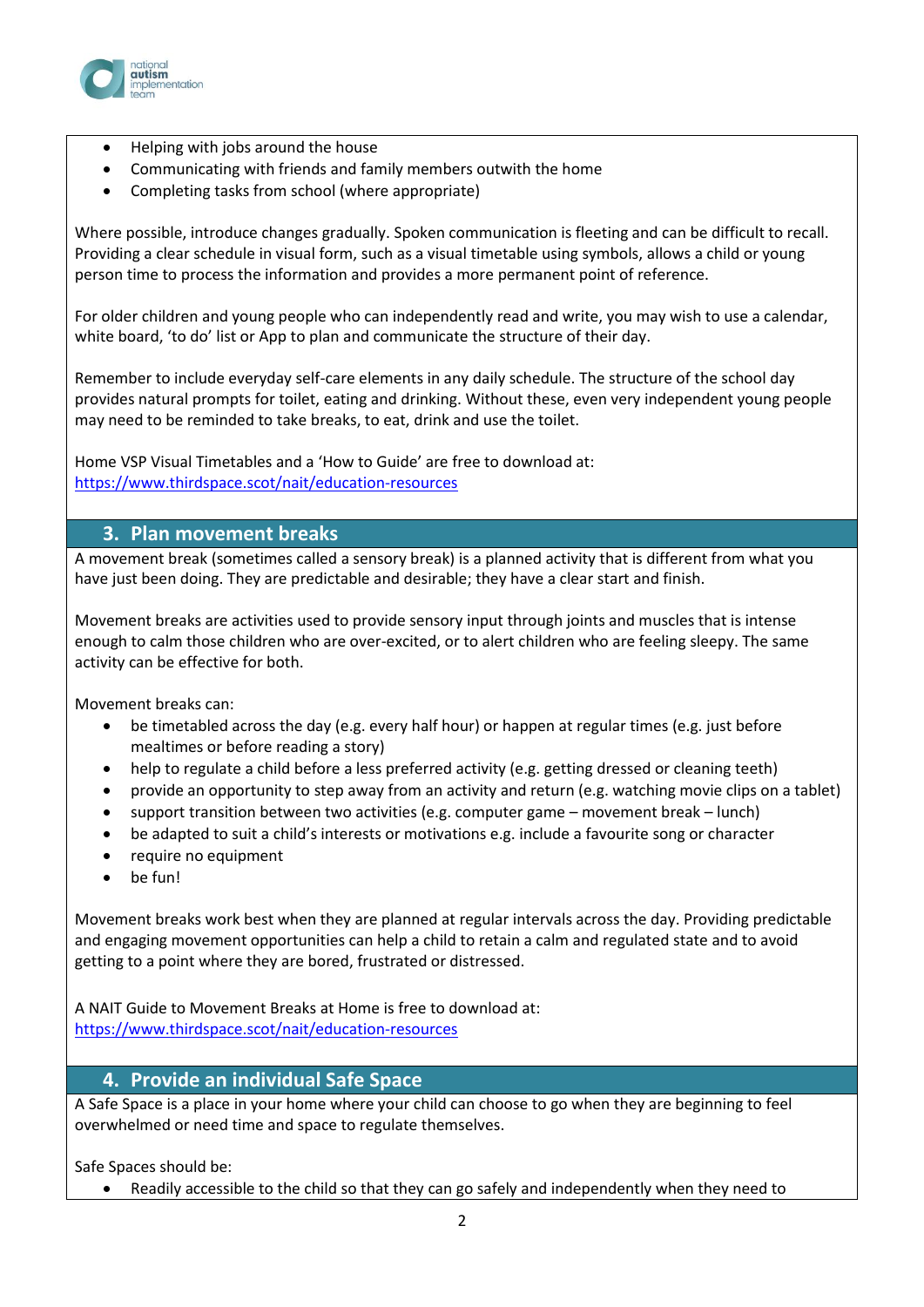

- Available whenever they are needed by the child, for as long as they are needed
- Specific to them; not used by anyone else

#### It could be:

- A pop up tent, if a child likes to feel enclosed
- A cloth over a table
- A corner of the room with cushions or a bean bag
- A space between two chairs or sofas
- A quiet corner of a less frequently used room in the house
- A space containing things you know will help them to calm down you might involve your child in planning this

When your child chooses to go to their Safe Space, everyone else in the house should try not to talk to them but to give them time and space, unless they are unsafe. Ideally they should choose to come back out whenever they feel ready.

A NAIT Guide to Safe Spaces at Home is free to download at: <https://www.thirdspace.scot/nait/education-resources>

### **5. Find what motivates**

We all need motivation or 'drive' to start and keep going with activities and routines. This is not as a reward for tolerating something you find unpleasant, but rather just doing something because you like it. We are motivated when things are enjoyable and have meaning for us. Often, the process of the activity and not the outcome that matters, for example the stirring of cake mix might be more motivating than eating the cake once it is baked. Other people might not see the point or reason that something motivates us. Autistic people may seem less motivated by social activities and people, however parents and carers can adapt play opportunities and social experiences by finding shared interests and fun. As parents or carers you can help your child by understanding what motivates them and offering motivating experiences.

Think about

- a balance of motivating things to do alone and things to do with other people
- sensory preferences give ideas about what is motivating
- the amount of different activities to offer. Some children are motivated by doing one activity for a long time and it is not helpful to keep changing the activity. Others need variety and short bursts.
- new and familiar experiences this affects how long they might be motivating for
- organising the space, so there are some things available (a limited choice) and other things they need to ask for or things they will be offered
- finding quick ways to put some things out of sight (e.g. in a finished box)
- some activities at home which need planning (e.g. baking or painting) and some activities which can be always possible (e.g. doing headstands, singing a favourite song)
- creating social routines (e.g. a song you always sing when getting dressed)

### **6. Listen to your child**

Some individuals do not respond well to questions and are more likely to express their thoughts and feelings or to share their experiences and concerns when we create opportunities for them to express themselves in their own way and in their own time. You can:

- Keep your own language clear and simple
- Model sharing your own thoughts, feelings, experiences at calm, quiet times
- Be aware that they might not find it easy to understand or explain their thoughts or actions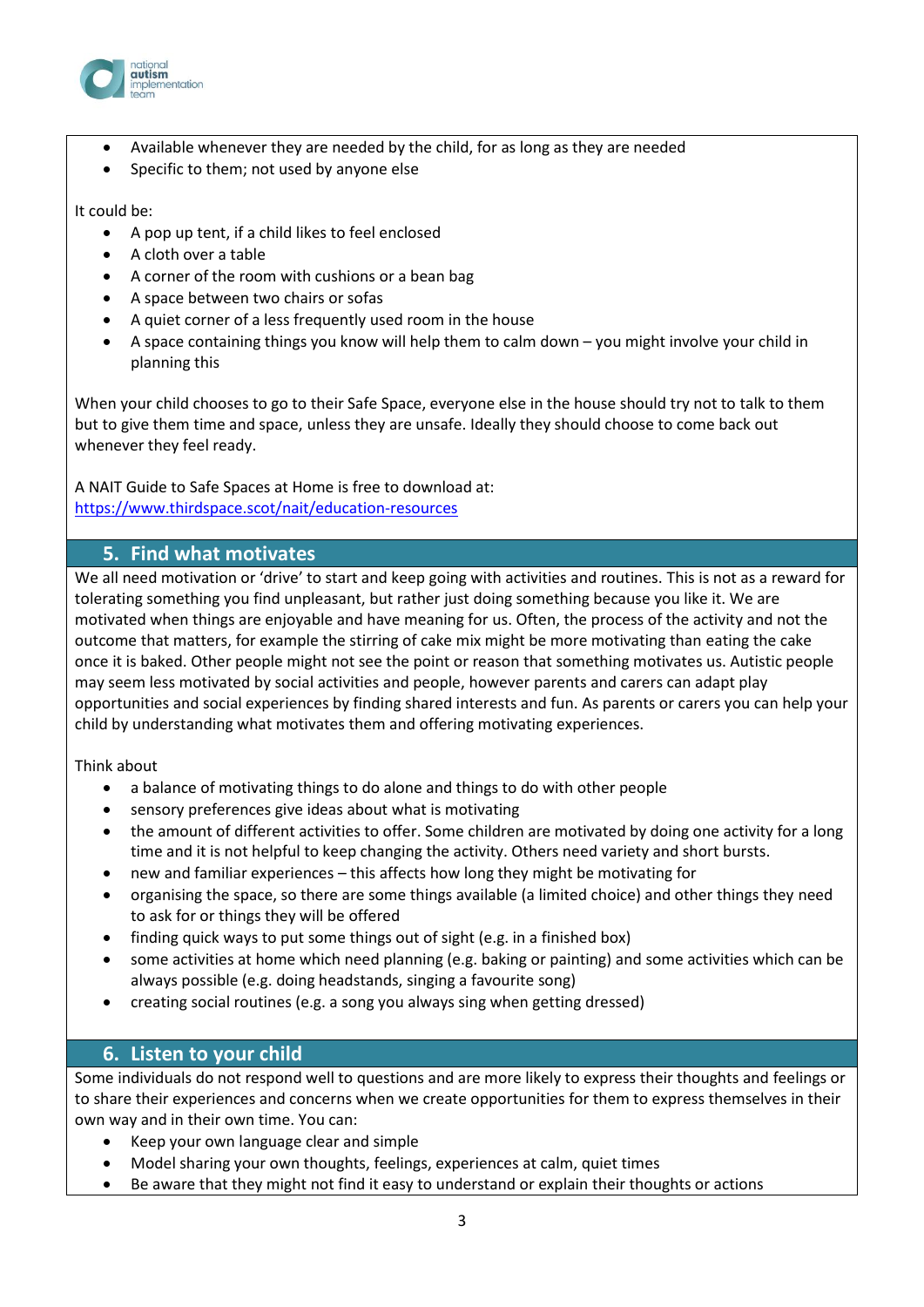

- Be responsive when they do express themselves, so that they feel you listened to them and believed them
- Remember that what they tell you is 'their truth' and it reflects their perspective
- Comment rather than questioning (e.g. when I was your age, I didn't like …; or sometimes changes like not going to school can be hard)
- Notice their actions and comment in the moment (e.g. don't ask 'why did you throw the remote?' but say 'oh dear, that looked annoying')

Some children and young people are more likely to talk when you're doing something calm, mundane or routine (e.g. in the car, in the bath, playing Lego, drawing). It can be helpful to create times for this.

Other children and young people talk a lot and it is ok to set some boundaries (e.g. you might say, 'I'm happy to talk about hoovers for 5 minutes and then I'd like to talk about ….'). If they ask repetitive questions, visual supports can be helpful to redirect them to something else they can do.

## **7. Use visual supports**

Visual supports can be:

- objects, photographs, symbols or written words
- printed and laminated for regular use or can be hand written on a white board, paper or a post it
- used with Velcro on the back for easy attachment and removal, although this is not compulsory
- used alongside other supports or interventions
- used in schools and nurseries and at home in any room in the house, depending on what is useful (e.g. a wash hands support could be in the bathroom, a countdown chart on the fridge to refer to daily)
- portable for use outside home (e.g. in the car or when going shopping)

Home visual supports matched to the child's stage and current needs can help to:

- reduce anxiety
- increase predictability and desirability of day to day experiences
- support understanding and expressive communication
- support positive social routines and interaction with others
- support successful transitions and help prepare for change

A Home VSP How to Guide explaining how to use these is free to download at: <https://www.thirdspace.scot/nait/education-resources>

### **8. Everything in life is learning**

When spending extended periods of time at home, the priority for all children, but particularly important for autistic children, is that they are supported to feel calm, well regulated and able to trust the people around them to respond in predictable ways. The best approach to 'home learning' will be one which is tailored to the individual child's needs and preferences.

Perhaps informed by previous experiences of homework, some parents will be aware that their child has a strong sense that school work happens at school and not at home. For these children, it is important not to push them to make the switch. However well prepared and resourced, it will not be possible to completely replicate the school experience. Whilst ensuring familiarity and continuity of task and materials can be supportive, be prepared for your child still finding small changes too different to cope with. Home is not school.